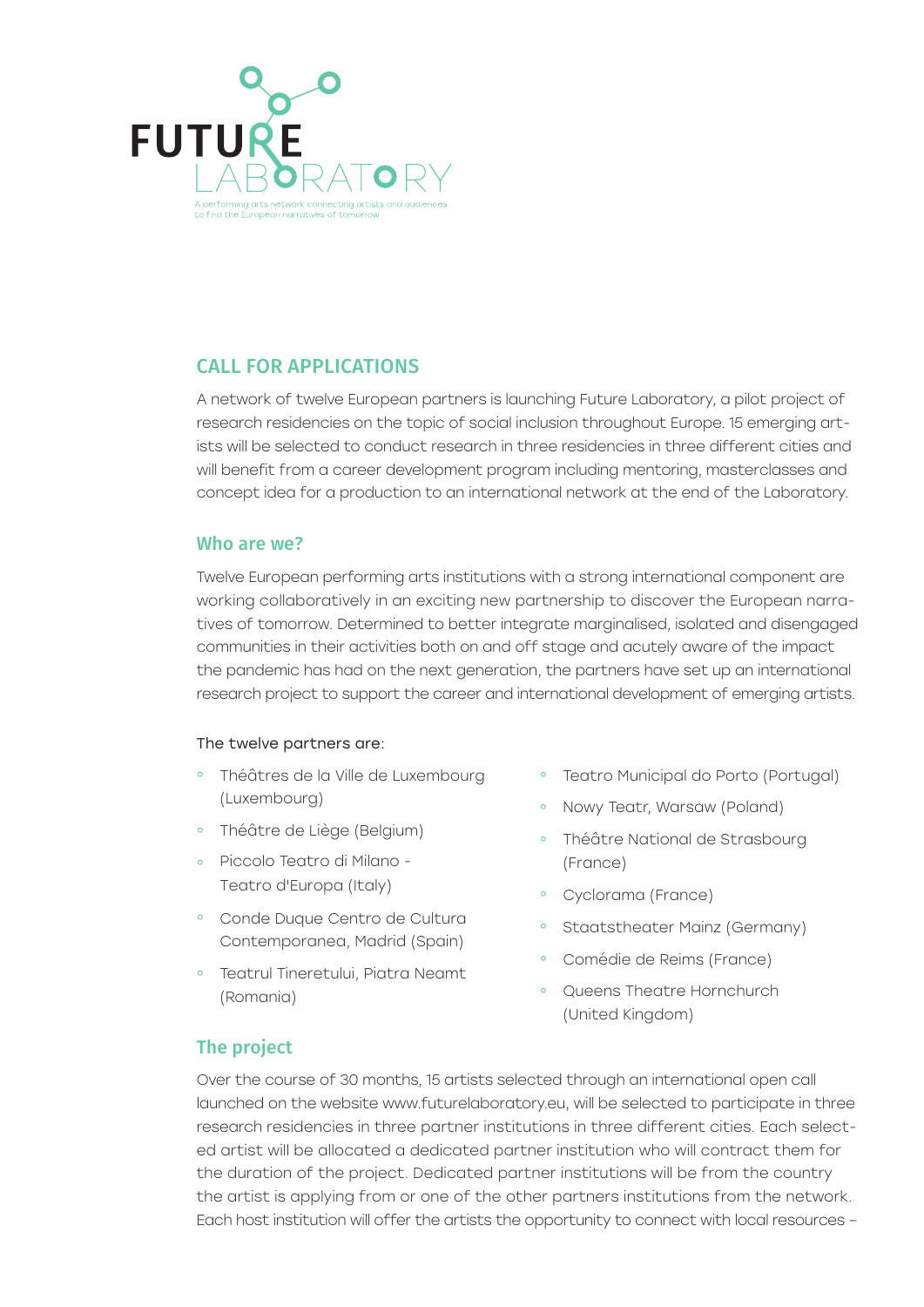research organizations, foundations, artists, members of their communities... – so they can explore the socio-political realities in each partner theatre and its cities. In each city, local mentors will act as facilitators, guides for the artists to make sure that they meet the objectives of the residencies and that they make the most efficient use of the available contacts and resources.

Each artist will see themselves allocated a project coach by their dedicated partner institution, who will guide them on their entire journey and work with them in between residencies, support their research as well as their learning and capacity building.

Throughout this project, partners will be seeking to work with a range of artists including those from underrepresented and underserved communities.

The overall objective for the artists is to formulate a project idea that matches their own artistic convictions and that will be the result of their research and experience.

This idea will emerge as they progress with their research and will be based on the most urgent issues they have identified around the larger theme of social inclusion and fed by new and missing narratives they feel need to be told on our stages tomorrow.

At the end of the project, the artists will have the opportunity to present their concept idea for a production to the partner institutions at a closing symposium.

### What we expect from the artists

The artists must be available for 3 residencies in 3 different countries lasting 10 working days each (so two weeks in total) to take place between October 2022 and October 2024.

The artists must be available to attend the three masterclass events:

- ° Launch Masterclass in Liege (between the 6 and 8 of October 2022),
- ° Halfway Masterclass in Milano (3 days in the Fall of 2023, dates TBD),
- ° Final Symposium in Luxembourg (one week in November 2024, dates TBD).

### What we offer

- ° Three research residency periods in three different cities hosted by the partner institution of that city.
- ° A project coach for each artist to provide mentoring in between residencies, support during the research process and guidance with the concept presentations for a production.
- Three masterclass events with workshops and networking opportunities with the partner institutions
- ° Financial support for their participation: lump sum fee or total salary for their research (preparation of the residencies, residency in 3 cities, follow up on the residencies), for a total amount of 11 580 euros, including all deductions and taxes, for a total of 60 days of work.
- ° The exact details and form of the contract between the individual artist and their dedicated partner institution that will support them will be determined according to the regulations of the partner institution's country.
- ° All expenses linked to travel for the three residencies (2 weeks each) and the three masterclass events (3 days each for the Launch and Halfway Masterclass, 1 week for the Final Symposium):
	- International travel with a strong preference for environmentally responsible means of travel , for a maximum of 6 trips,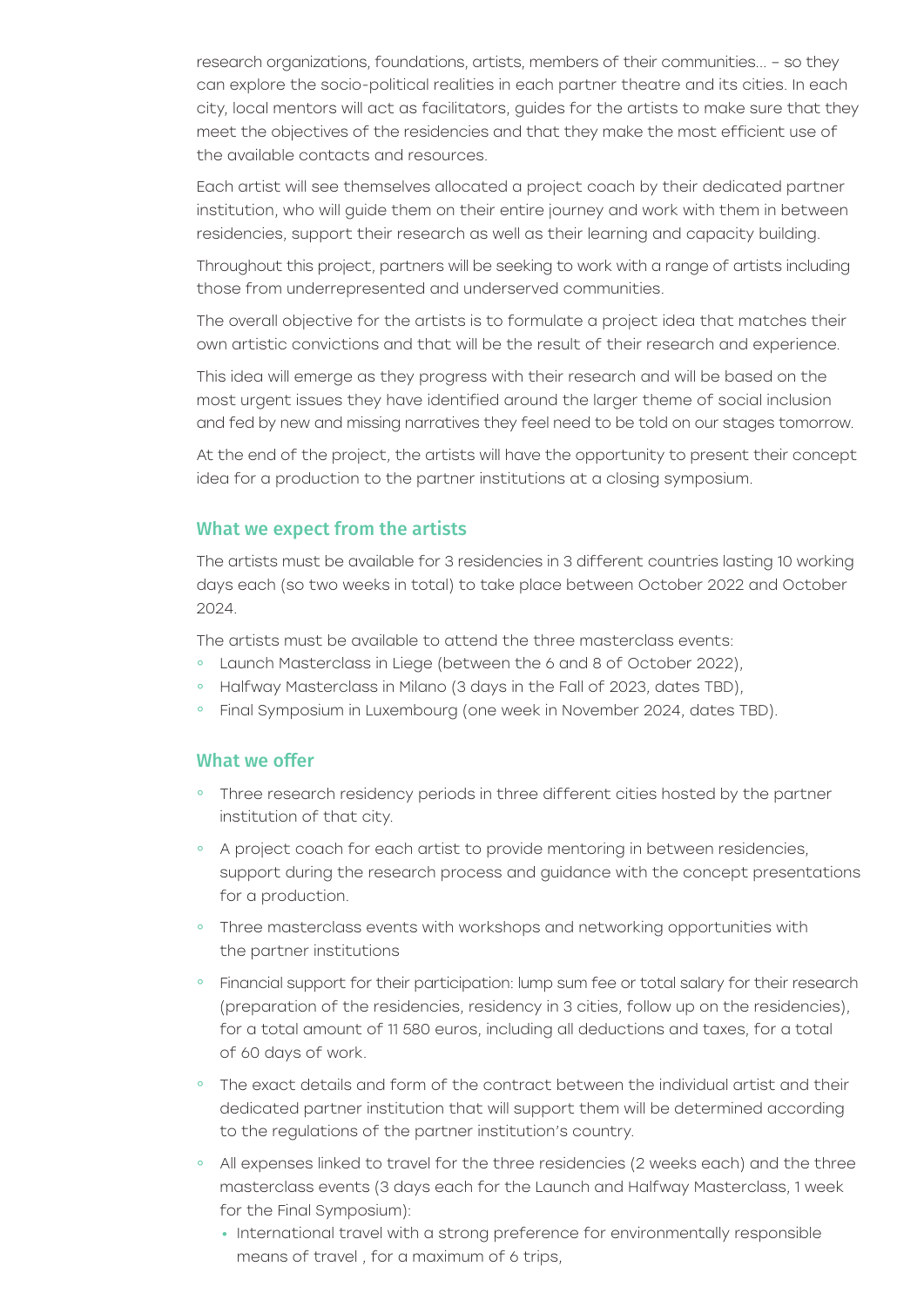- Per-diems at a rate of 36 euros per day, for a maximum of 55 days,
- Accommodation, for a maximum of 55 days.

If you want to be part of this journey and participate in the Future Laboratory, please fill in [this form](www.futurelaboratory.eu) to present yourself and your motivations for the project

# Timeline of the call

- ° Week of 25 April 2022: Launch of the call for applications online
- 20 May 2022: Deadline to apply
- ° 13 June 2022: Announcement of pre-selected artists
- <sup>o</sup> 8 July 2022: Announcement of the selected artists

# How your application will be assessed

the selection process will be in two phases.

#### 1st phase - Pre-selection:

- 1. You submit an online application
- 2. The applications will be assessed by the 12 partners of the project. Each partner will constitute a selection panel composed of members from its permanent staff as well as professional experts.
- 3. A total of 45 applications will be pre-selected for the second phase. The partners will inform the successful applicants if they have been preselected. At this stage, we will not be able to provide feedback to the artists that have not been preselected.

### 2nd phase - Final selection:

- 1. You will be asked to provide additional information to complete your application.
- 2. All the shortlisted applications (total of 45 applications) are sent to all the partners.
- 3. The 12 Future Laboratory partners select the 15 artists for the project. The final selection will include a range of artists from underrepresented and underserved communities. We will select 10 artists from the EU countries of the participating institutions,

4 from any Creative Europe countries, 1 from the United Kingdom. All artists that reached the 2nd phase will receive feedback.

4. The partners will get in touch with the selected artists to inform them about the next steps, including their participation to the Launch Masterclass in Théâtre de Liège between 6 and 8 October 2022.

### What are the criteria your application will be assessed on?

the criteria for the pre-selection phase of this call are as follows:

- Understanding of the English language
- $\checkmark$  Clear demonstration of interest or experience in research as part of the artistic process
- $\checkmark$  Clear demonstration of interest or experience with audience development or community projects
- $\checkmark$  Clear commitment to the issues of diversity and inclusion
- $\checkmark$  Clearly formulated needs and objectives for the artist's career development, both nationally and internationally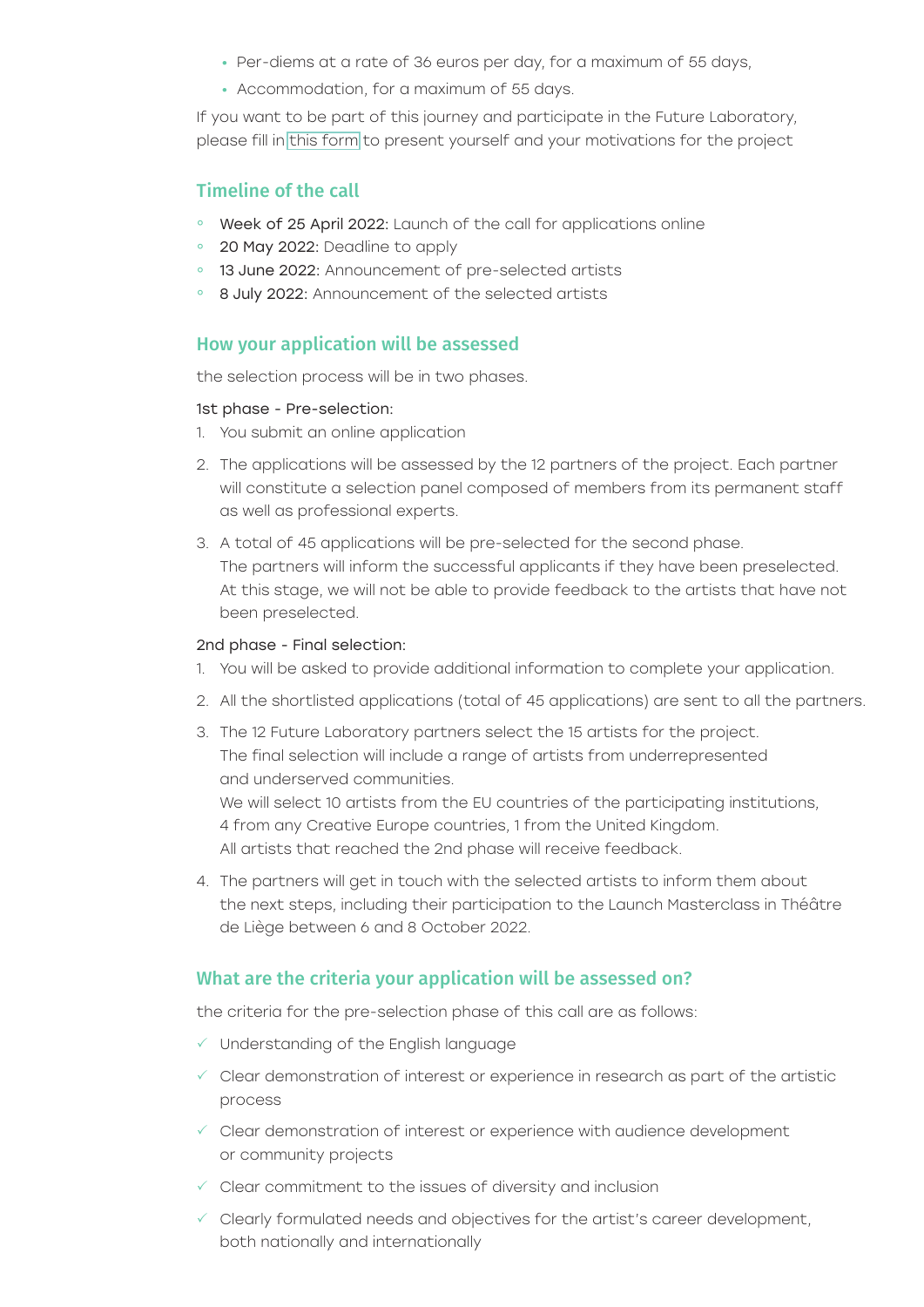# Important information about the call

- 1. The call is open for emerging artists. Are considered "emerging", artists that have had between 2 and 5 years of professional experience, irrespective of their age. They may already have realised some projects in their own country but have so far had very little international experience.
- 2. This project is designed to support individual artists. Applications coming from collective of artists, associations, teams will not be accepted. If selected, the same artist must follow all the steps of the projects.
- 3. The project is open to all artists coming from or residing in the Creative Europe countries, plus the United Kingdom. See the list of non-EU Participating Countries in the Creative Europe Programme on this link.
- 4. The partners will meet in full the access requirements of any artist selected to be in the project.
- 5. The working language in the project is English. Applying artists are asked to fill in the application in English. During the course of the project, the partners will be able to arrange translations if needed.
- 6. For people who are not able to provide written answers for the open questions, it is possible to answer by sending a video in answer to each question: One video per question for up to 2 minutes maximum each, in English.

# Presentation of the partner organisations of the Future Laboratory

Les Théâtres de la Ville de Luxembourg present an eclectic programme covering opera, dance and theatre in four languages. The TalentLAB, a project laboratory and multidisciplinary festival was launched in 2016 to further expand their support to local artists and promote international exchange. It has since developed into a vibrant platform for upcoming artists where experimentation in a safe environment is given valuable space and time. They also continue to nurture and develop international partnerships with other European venues and networks (ETC, enoa, Opera Europa, etc.) and have developed a new coproduction model based on exchange and training. The strategy of blending in-house creations with international co-productions and strong support for artists has increased the visibility of the institution as a producing venue and enabled it to create ever more meaningful relationships with is partners. www.lestheatres.lu

Théâtre de Liège (Belgium) is very active in several European networks and projects which reflects their search for openness in the context of their location at the proximity of several countries and languages of a great Euro-region (Netherlands, Germany, Luxembourg, France…). They are organizing several festivals like IMPACT, an arts and technology forum, Pays de Danses, a dance biennial, Emulations, a festival for the creations of emerging artists. They are also working closely in collaboration with the Conservatoire Royal de Liège and the young artists who graduate from there, as well as with the other drama schools in Belgium (INSAS, IAD, Conservatoire Royal de Bruxelles). www.theatredeliege.be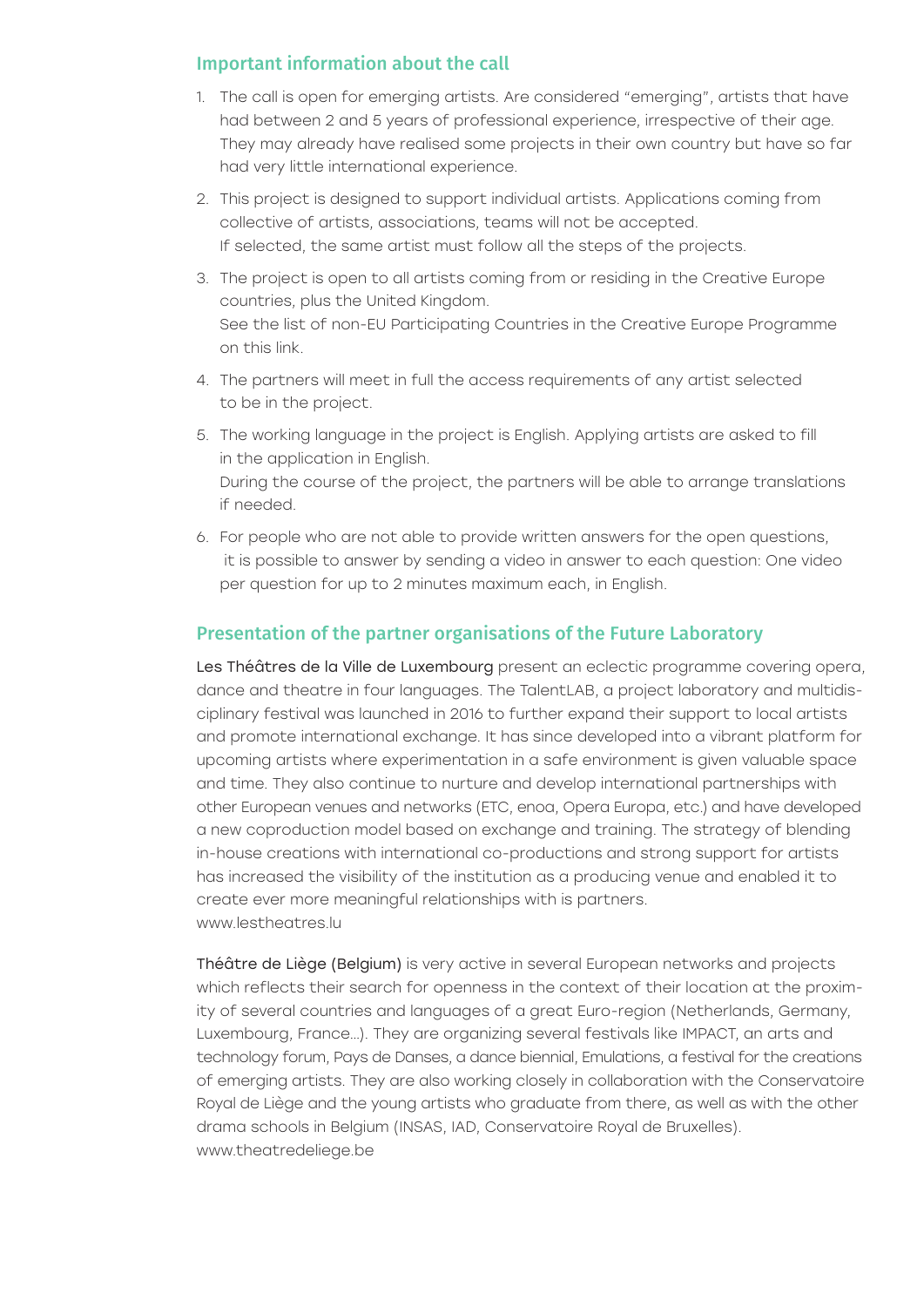Piccolo Teatro di Milano – Teatro d'Europa (Italy) was the first public Italian repertory theatre to be established and is the most important both in Italy and abroad. For the future, Piccolo Teatro will work on its sustainability, especially in an urbanistic context, by exploring its link with the city, and is launching a fight against educational poverty with a focus on promoting theatrical culture. The priorities of the Piccolo Teatro for the years to come include support for new playwriting and young artists. Furthermore, Piccolo Teatro hosts and operates one of the leading schools for actors in Italy. www.piccoloteatro.org

Conde Duque Centro de Cultura Contemporanea (Madrid, Spain) uses a variety of facilities that are part of the public space to support the creation, dissemination and research of the most current artistic and cultural languages. Its core reflexion is to promote and foster culture in public space to share with the community and collaborate in understanding a complex and constantly changing world. www.condeduquemadrid.es

Teatrul Tineretului (Piatra Neamt, Romania) has a mission towards young audiences and therefore develops strong links and works with the educational sector at different levels. They are organising an international theatre festival that exists since 1969. They are also working to explore and reach new segments of audiences and increase their outreach thanks to their repertory work, as well as the openings that the International Festival allows.

www.teatrultineretului.ro

Teatro Municipal do Porto (Portugal) through its two hubs, Rivoli and Campo Alegre, presents a multidisciplinary program open to a wide range of latitudes and different kinds of audiences, as well as DDD - Festival Dias da Dança. They develop a program of support for the artists with the CAMPUS Paulo Cunha e Silva, a centre for artistic residencies and a workspace for the performing arts. These three projects make up the Department of Performing Arts at ÁGORA - Cultura e Desporto, E.M. www.teatromunicipaldoporto.pt

Nowy Teatr (Warsaw, Poland) operates a cultural centre that was based on the works of Krzysztof Warlikowski. In so far, it is a leading institution for international work in Poland and develops in correlation with that a work to strengthen the sector and broadens the artistic battlefield. They are looking at how they can be a catalyst for social change, especially in a political context that is tensed for the cultural field, minorities, etc. www.nowyteatr.org

Théâtre National de Strasbourg (France) has a unique place in the French performing arts landscape as the only National Theatre located outside the capital. The TNS hosts and operates one of the leading schools for stage actors, technicians, and directors in France. The TNS has a project to develop an art theatre that is both popular and demanding and fosters social inclusion by telling new narratives and includes the citizens in a creation-oriented work. They are also working on the public space by seeing how the theatre can reach communities by investing the public spaces of the city. www.www.tns.fr

Staatstheater Mainz (Germany) is an opera, dance, and theatre repertory theatre, with a large ensemble for all 3 disciplines. They are working in connections with schools but are also looking at how to make the theatre more open. They are organising the Grenzenlos Festival, that looks at the works of artists with disabilities. www.staatstheater-mainz.com